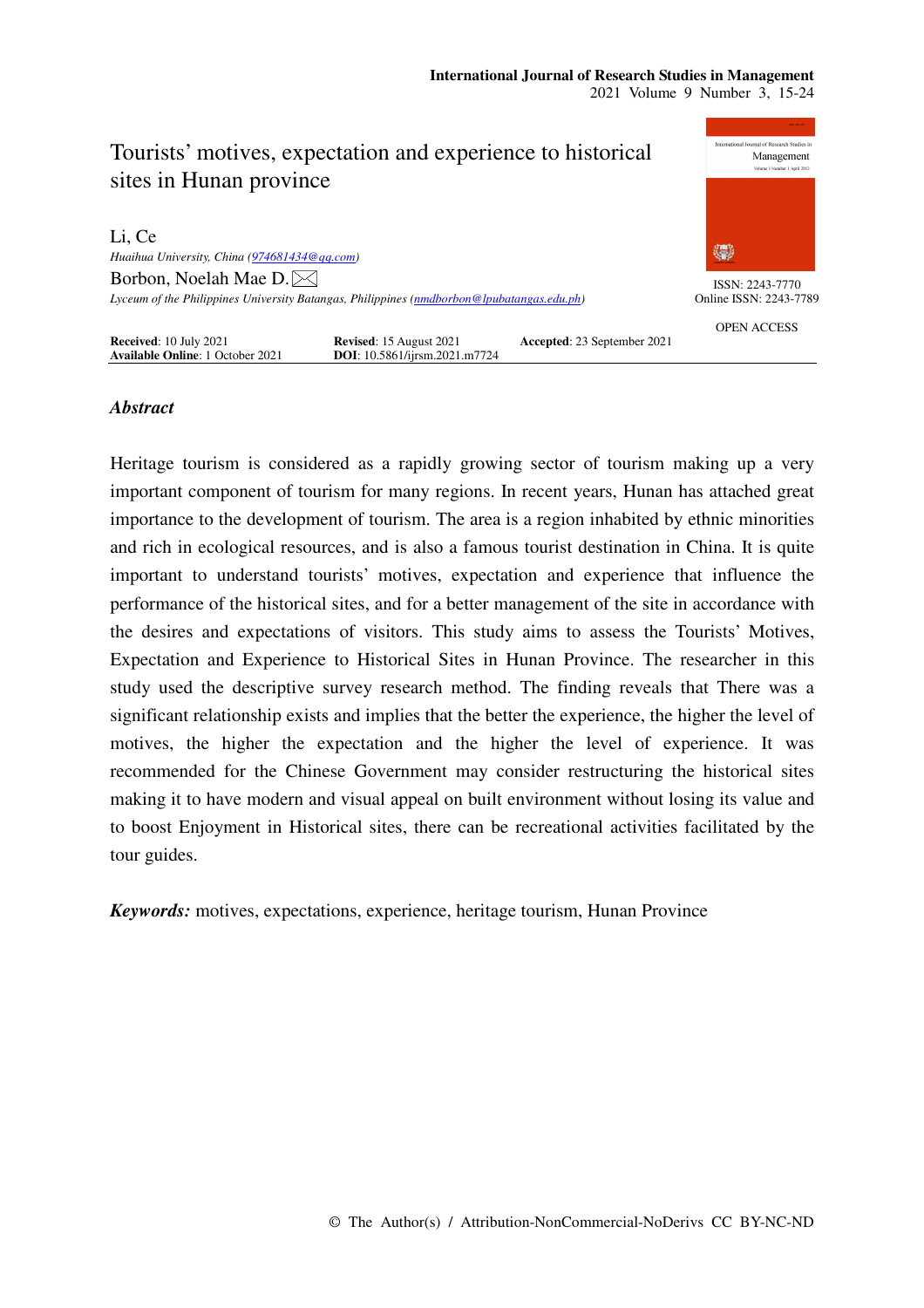## **Tourists' motives, expectation and experience to historical sites in Hunan province**

## **1. Introduction**

Heritage tourism is considered as a rapidly growing sector of tourism making up a very important component of tourism for many regions. Some researchers define heritage tourism simple as people visiting heritage places or viewing historical sites. Heritage tourism is based on visits by people who want to learn something new or enhance their lives in some ways (Timothy, 2011). Hall et al. (1998) have pointed that it is the human dimension that gives rise to heritage resources. The continued rapid growth of tourism has made it one of the most important industries in the world. WTTC's latest annual research shows the Travel & Tourism sector experienced 3.5% global growth in 2019, outpacing that of the global economy (2.5%) for the ninth consecutive year. It also accounted for 10.3% of global GDP in 2019 with created 330 million jobs while one in four new jobs were created by the sector, it has been making \$948 billion capital investment in 2019 (4.3% of total investment). Moreover, WTTC's latest research also shows that the Chinese Tourism sector has contributed of 11.3% to total economy, with a growth of 9.3% in 2019 Tourism GDP vs 6.1% real economy GDP growth. It created 79,870 jobs which accounted for 10.3% of total employment.

Travel motivation is an important psychological factor that motivates tourists to make travel decisions and implement travel behaviors. Travel motivation is often described as an individual's willingness and internal demand for tourism behavior (Sekiguchi et al., 2019). It has an important influence on tourism decision-making and its experience, perception, and behavior. In an academic context, there is a need to enhance our understanding of the motivations of tourists. In other view, tourists believe that the products or services provided by the destination should achieve a certain performance. When this expectation is reached, the tourists will be satisfied, otherwise they will be dissatisfied. In the marketing context, expectation is the perception prior to experiencing a product or preconceived attributes. Expectations can be considered a comparative judgment in which satisfaction increases as the performance/expectation ratio increases (Li et al., 2011). Meanwhile, the experience of tourists affects tourists' perception of tourist destinations, thereby affecting the tourist attraction of tourist destinations (Chen & Chen, 2020).

Hunan is a provincial administrative region in China with a total area of 21,800 square kilometers. At the end of 2019, the province has a permanent population of 69,183,800. Its provincial capital is in Changsha. The area is a region inhabited by ethnic minorities and rich in ecological resources and is also a famous tourist destination in China. In recent years, Hunan has attached great importance to the development of tourism. In 2019, Hunan Province received 828 million domestic and foreign tourists and achieved a total tourism revenue of 944.2 billion yuan, an increase of 10% and 13% respectively year-on-year. Hunan has a wealth of historical tourist attractions. Among them, Yan Emperor Mausoleum, Shun Emperor Mausoleum, Lieye Ancient City Ruins, Mao Zedong's Former Residence, Wuxi Cliff Rock Carvings, Yuelu Academy, Nanyue Hengshan Mountain, Phoenix Ancient City, Chinese People's Anti-Japanese War Victory Memorial Hall and Yueyang Tower are among the top ten historical sites in Hunan Province.

Understanding tourist motives is critical but knowing the predictors of successful tourist destination encounters is also useful for destination planning and management. It was suggested that when developing various travel products and promotional programs, marketing should consider tourist variability and demographic-based needs (Mutanga et al., 2017) It is quite important to understand tourists' motives, expectation and experience that influence the performance of the historical sites, and for a better management of the site in accordance with the desires and expectations of visitors. Heritage tourism should be developed based on the relationship between individuals and the heritage presented and, more specifically, based on the understanding of tourist motivations and behavior for further management of the site.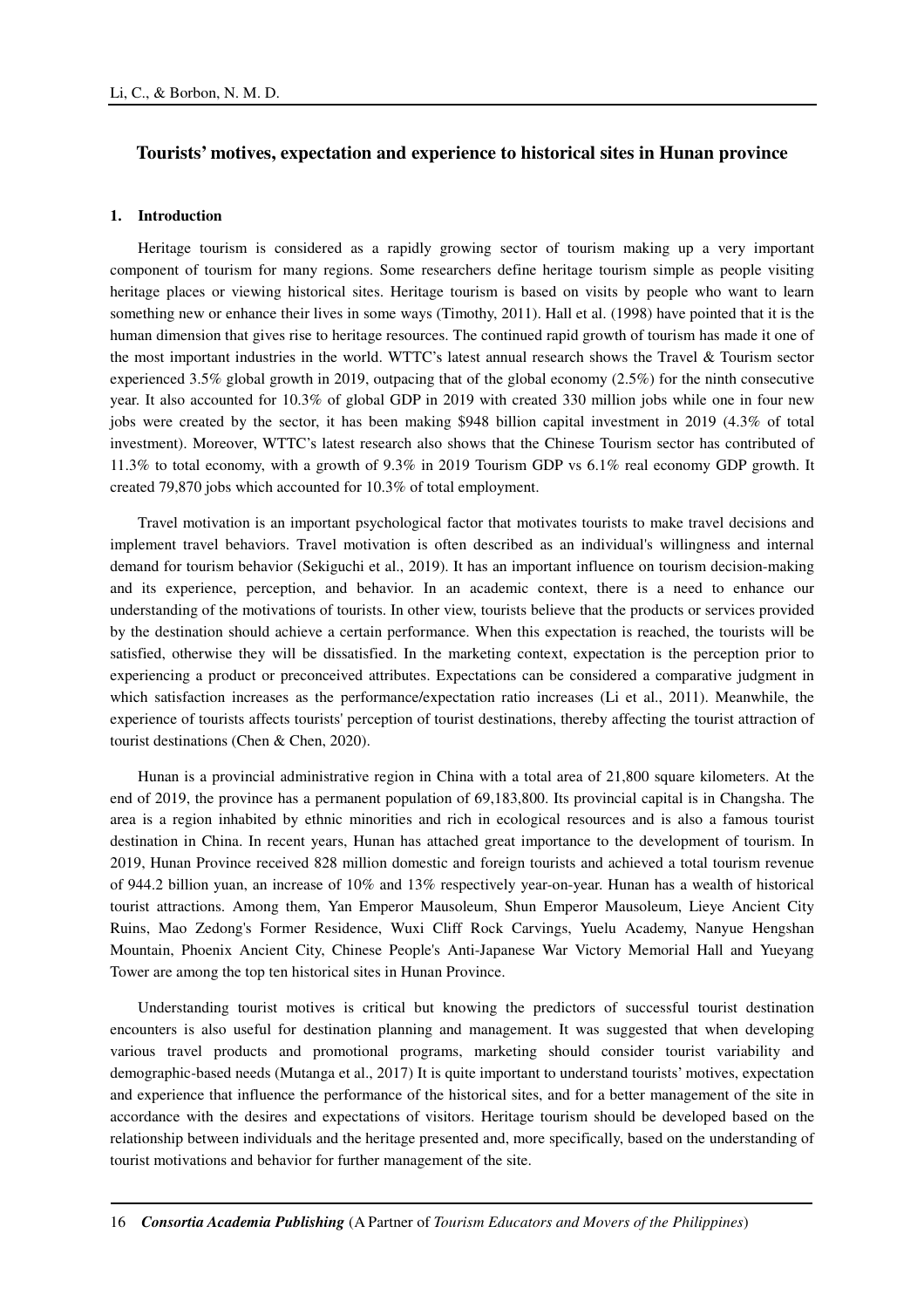At present, world tourism is gradually showing the development trend of leisure, popularization, and socialization. As a way of returning to nature and returning to history, historical heritage tourism is favored by more and more tourists. Whether the development of historical heritage tourism is successful, the key lies in the satisfaction of tourists with their tourism experience. Tourist satisfaction is the result of comparing the expectations of the destination with the experience of the tourists when they visit the place. As the starting point of tourism activities, tourism motivation is the direct cause of tourists' travel destination selection, travel consumption and other travel behaviors. Each tourist destination should pay attention to tourists' travel motives and travel expectations, to improve the satisfaction of tourists' experience. Hunan has many high-quality historical sites, but currently, there are few studies on Hunan's historical sites tourism. This research can enrich the research results of Chinese historical heritage tourism and motivation-expectation-experience. At the same time, it provides strong support for the marketing promotion, service improvement, facility improvement, and environmental optimization of Hunan's historical relics.

#### *1.1 Objectives of the Study*

This study aims to assess the Tourists' Motives, Expectation and Experience to Historical Sites in Hunan Province. More specifically, it aims to answer the following: to present the demographic profile of the respondents in terms of age, sex, employment status, frequency of visit, type of tourist and travel party; to determine the tourists' motives in visiting the historical sites in terms of travel motivation, attribute evaluation and emotional involvement; assess tourists' expectation to historical sites in terms of environment, range of attraction, tourism services and transportation; determine the levels of experience in historical sites in terms of learning experience, emotional experience, meaningful experience and enjoyment; to determine the significant differences among the responses when grouped according to profile; to determine the relationship among the variables; and to proposed a framework based on the result of the study.

## **2. Methods**

*Research design -* The researcher in this study used the descriptive survey research method. With the use of descriptive method, the researcher needs to be observant into a larger crowd and there is a necessity to include variables to the conclusion. The researcher by using descriptive research can effectively design a pre-structured questionnaire with closed ended questions. In this study, researcher obtained first-hand data of tourists' motives, expectation, and experience, including basic characteristics of tourists, via questionnaire surveys of tourists in related scenic historical sites in Hunan.

*Participants -* The respondents of the study are the tourists from historical sites in Hunan. Due to the impact of the COVID-19 epidemic on tourism, tourists in these historical sites maybe scarce or even zero, therefore, this survey is mainly based on online survey and supplemented by on-site survey. The researcher will provide online questionnaire links to tourists who visited these historical sites through travel agencies to collect data. There are a total of twenty-eight (28) historical sites above national 4A-level in Hunan, which composed of twenty (20) 4A-level tourist attractions and eight (8) 5A-level tourist attractions. Upon the data gathering, a total of three hundred ninety-seven (397) respondents will be collected.

*Data gathering instrument -* In order to accurately determine the relationship among tourists' motives, expectation and experience in historical sites of Hunan, the researcher designed the questionnaire on the basis of reference to relevant papers, reports, and consultation with some experts and scholars. The questionnaire consists of four parts. The first part is the demographic profile of the respondents. The researcher formulated a questionnaire which includes the following information: gender, age, employment status, frequency of visit, type of tourists and travel party. The second part was a questionnaire which was used to get the quantitative result for the motives of tourists in visiting the historical sites in Hunan. The third part was a questionnaire which was used to get the quantitative result for the expectation to the historical sites in Hunan. The fourth part was a questionnaire about the level of the experience in historical sites in Hunan.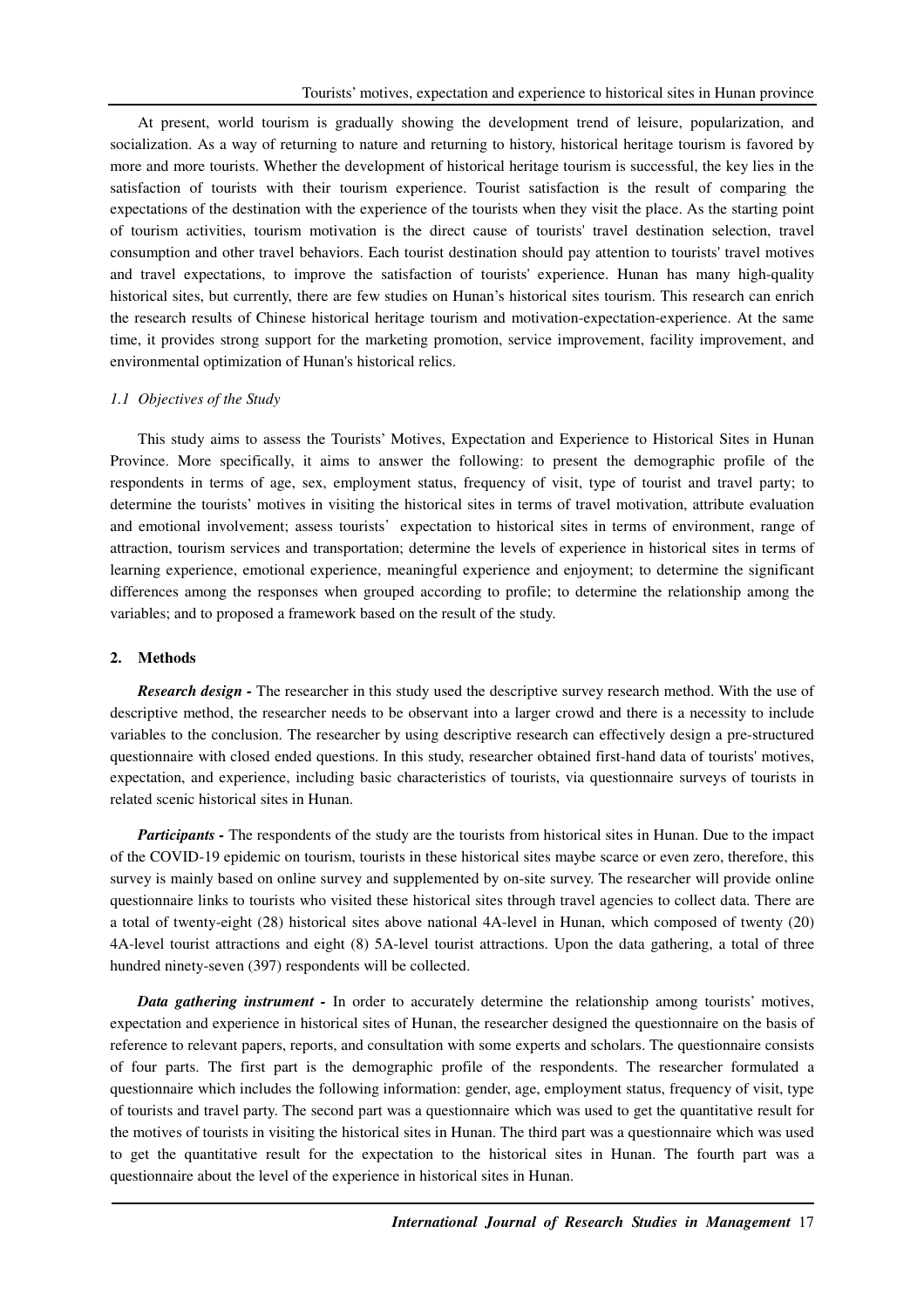#### Li, C., & Borbon, N. M. D.

*Data gathering procedures -* With the use of the WeChat group and the online questionnaire survey platform, the researcher was able to send the questionnaires and conduct the survey. The researcher also goes to some historical sites to set an interview for those tourists who is willing to be interviewed and had a focused discussion with them. The researcher proceeded to the actual place to administer the instrument for the distribution and retrieval, tallied the gathered data, interpreted, and analyzed, conceptualized the conclusion and recommendation based on the results of the study. The collected data were kept with utmost confidentiality and were used for academic purposes only.

*Data analysis -* After the retrieval of the questionnaire, data were allied and interpreted using different statistical tools such as frequency distribution and weighted mean. The above-mentioned tools were used based on the objectives of the study. Frequency distribution identified the number of responses in each statement aid in the questionnaire. Weighted mean was used to answer the feedback of respondents in visiting historical sites in Hunan Province based on their expectations and experiences. Whereas Analysis of Variance (ANOVA) determined the significant relationship between the relationship among Tourists' Motives, Expectation and Experience in visiting the historical sites when grouped according to the profile variables. All data were presented using the SPSS software. Moreover, the researcher utilized the SPSS to determine the relationship among Tourists' Motives, Expectation and Experience, so as to propose more targeted policy recommendations to improve the level of tourism development in this region.

## **3. Results and discussion**

#### **Table 1**

| Age                           | Frequency | Percentage (%) |
|-------------------------------|-----------|----------------|
| 18-26 years old               | 151       | 38.00          |
| 27-35 years old               | 115       | 29.00          |
| 36-44 years old               | 75        | 18.90          |
| 45 years old and above        | 56        | 14.10          |
| <b>Sex</b>                    |           |                |
| Male                          | 114       | 28.70          |
| Female                        | 283       | 71.30          |
| Occupation                    |           |                |
| Employed                      | 250       | 63.00          |
| Unemployed                    | 19        | 4.80           |
| Student                       | 87        | 21.90          |
| Others                        | 41        | 10.30          |
| Frequency of Visit            |           |                |
| Once                          | 173       | 43.60          |
| Twice                         | 126       | 31.70          |
| Thrice                        | 19        | 4.80           |
| More than thrice              | 79        | 19.90          |
| Type of Tourist               |           |                |
| <b>Local Tourist</b>          | 339       | 85.40          |
| Tourists from other provinces | 58        | 14.60          |
| <b>Travel Party</b>           |           |                |
| Alone                         | 25        | 6.30           |
| Family                        | 181       | 45.60          |
| <b>Organized Group</b>        | 35        | 8.80           |
| Friends                       | 156       | 39.30          |

*Percentage distribution of the respondents' profile*

Table 1 presents the percentage distribution of the respondents. Most of the respondents 18-26 years old with 151 or 38 percent, followed by those aged 27-35 years old with 115 or 29 percent while the 75 or 18.9 percent are ages 36-44 years old, and the rest are 45 years old and above with 56 or 14.10 percent. The 114 respondents or 28.70 percent are male; the 283 or 71.30 percent are female. Majority of the respondents are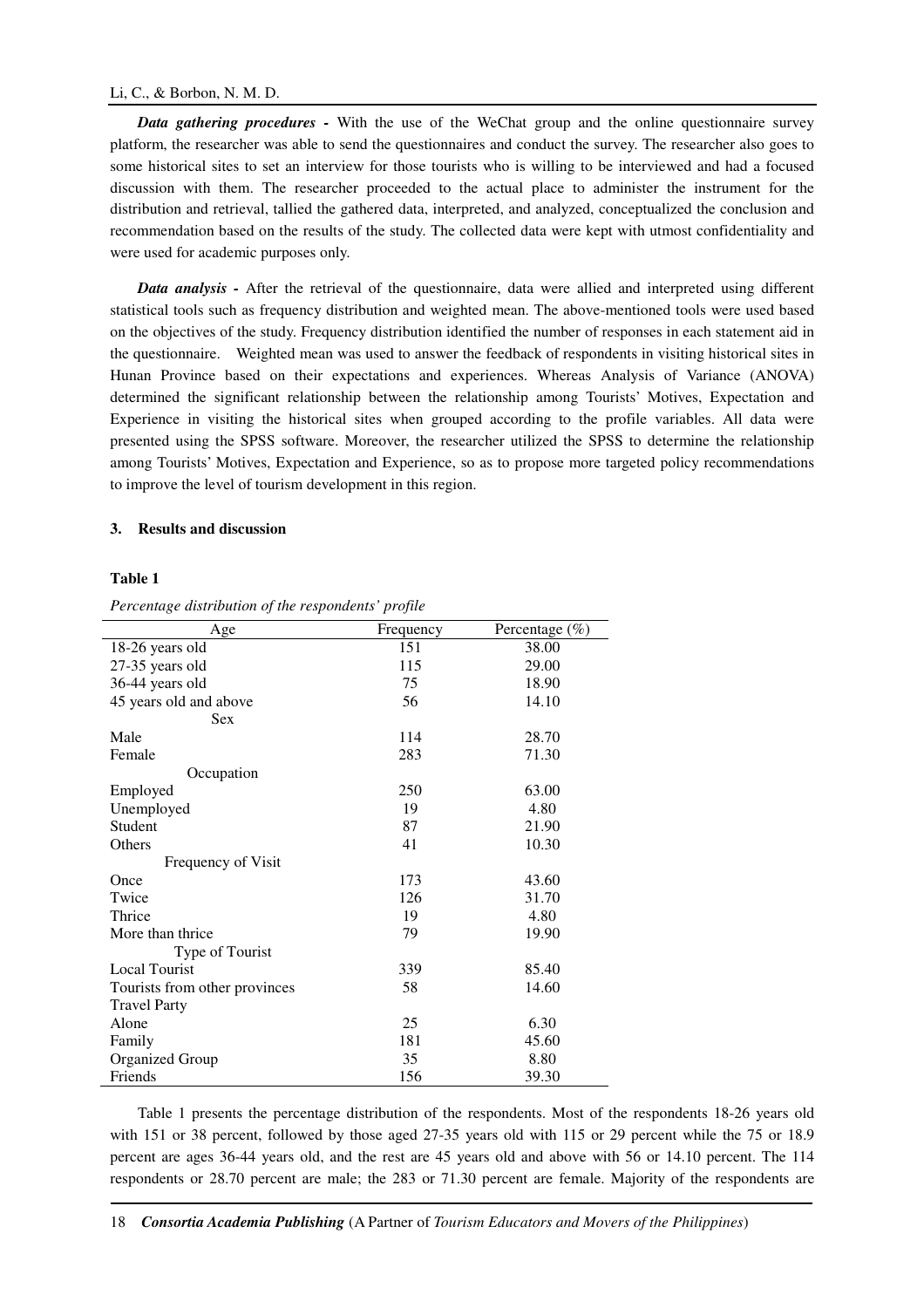employed with 250 or 63 percent and 87 or 21.90 percent are students. Majority of the respondents visit the place for once-a-year basis with 173 or 43.60 and most of them are classifies as local tourist which composed of 339 or 85.40 percent. They are mostly traveling with their family with 181 or 45.60 percent or with their friends 156 or 39.30 percent.

In China, with the deep integration of the cultural industry and the tourism industry, historical sites everywhere are introducing new technologies and methods to enhance the attractiveness of their tourism products and make historical sites more accessible to the young people. As a result, more and more young tourists putting historical sites in their tour plans, and the tourist groups of historical sites are showing a younger trend. On the other hand, many historical sites in China adopt the form of free-of-charge visits by appointment, which attracts many family-driven tourists, and more and more historical sites are becoming check-in locations for free-travel tourists. With the improvement of women's income and social status, the economic influence of Chinese women in the field of tourism consumption has increased rapidly. Most of the family travel consumption decisions are made by wives. These female travelers account for the largest proportion of professional and senior workers, followed by freelancers and retirees. Compared with male tourists, female tourists prefer to travel to historical sites. To capture the important tourist group of women, many historical sites and scenic spots have carried out a lot of targeted marketing and achieved good results.

#### **Table 2**

| Tom money who has no comed the more recent stress |                |                       |      |
|---------------------------------------------------|----------------|-----------------------|------|
| Indicators                                        | Composite Mean | Verbal Interpretation | Rank |
| <b>Travel Motivation</b>                          | 3.08           | Agree                 |      |
| <b>Attributes Evaluation</b>                      | 3.07           | Agree                 |      |
| <b>Emotional Involvement</b>                      | 3.06           | Agree                 |      |
| Composite Mean                                    | 3.07           | Agree                 |      |

*Tourists' motives in visiting the historical sites* 

Table 2 presents the Tourists' Motives in Visiting the Historical Sites. Travel Motivation Ranks first with the composite mean of 3.08 and emotional involvement ranked last with the composite mean of 3.06. Both indicators are verbally interpreted as agree.

Table shows motivation is an important factor affecting consumer choice. Travel motivation ranked highest mainly because if there is no tourist motivation, even if the tourist has enough time and money, he will not go out to travel. Because tourists don't know why they travel, they don't know where to travel, and they don't even know what to do when they reach their destination. Only when tourists think that tourism is a reasonable and valuable, meaningful, and worthy of consumption activities, he will invest these time and money into tourism activities. The generation of tourism motivation is largely governed by a person's cultural quality or education level. The more developed the culture, the stronger the desire of people to travel. When travelers' needs are stimulated, they form travel motivations, which drive these travelers to take actions to meet their tourism needs, motivations are hence of utmost criticality in traveler behavior (Hsu et al., 2017). Second, to increase competitiveness, historical sites management organizations and other actors of the tourism system should also pay particular attention to the tourist's attributes evaluation.

Least in the rank, emotional involvement (3.06). Emotional Involvement ranked lowest mainly because the emotional interaction between historical sites and tourists is not deep and comprehensive enough. The deep emotional resonance and dependence between scenic spots and tourists has not been established. The cultural characteristics and personalities contained in historical sites are inconsistent with the characteristics and values of tourists themselves. Therefore, tourists are less emotionally involved in the process of visiting historical sites. Emotions associated with the characteristics of tourist sites, whose perception by the subject generates an attraction force, more or less strong, according to his/her perception of the tourist destination. The ability to engender those positive emotional involvements at the destination is a source of competitive advantage for the marketer.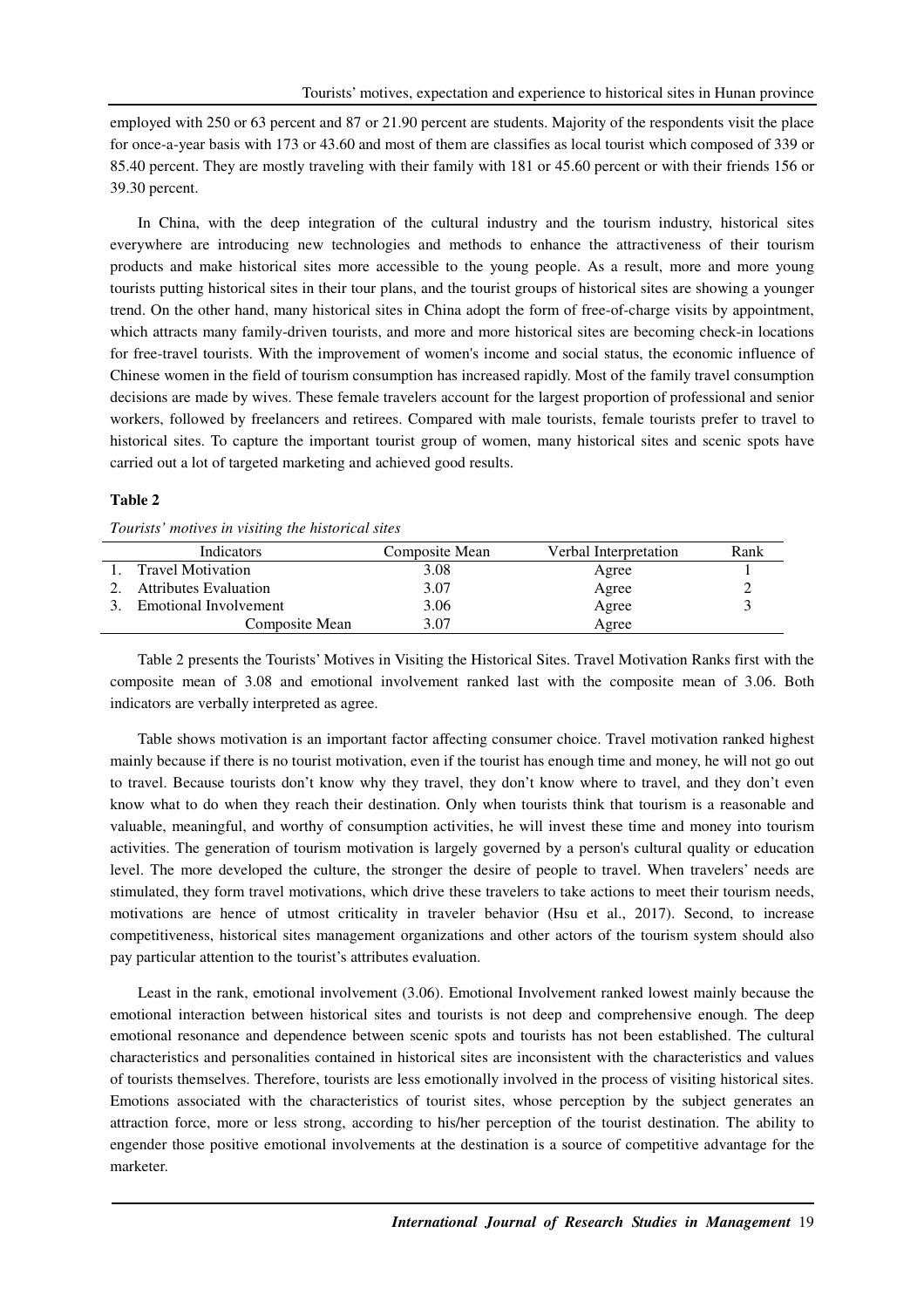## Li, C., & Borbon, N. M. D.

#### **Table 3**

| Tourists' expectation to historical sites |  |  |  |  |  |  |
|-------------------------------------------|--|--|--|--|--|--|
|-------------------------------------------|--|--|--|--|--|--|

| Indicators              | Composite Mean | Verbal Interpretation      | Rank |
|-------------------------|----------------|----------------------------|------|
| 1. Environment          | 3.22           | Moderately Expected        |      |
| 2. Range of Attractions | 3.34           | <b>Moderately Expected</b> |      |
| 3. Tourism Services     | 3.44           | <b>Moderately Expected</b> |      |
| 4. Transportation       | 3.53           | <b>Highly Expected</b>     |      |
| Composite Mean          | 3.38           | <b>Moderately Expected</b> |      |

Table 3.5 presents the Summary Table on the Tourists' Expectation to Historical Sites. It was revealed that respondents have a moderately expectation with the composite mean of 3.38. Transportation ranks first with the composite mean of 3.53 verbally interpreted as highly expected. Tourism has expanded largely due to the improvement of transportation. As the tourist's journey to and from the destination is a fundamental component of the holiday. They have the highest expectations for tourism transportation. High-speed rail and highways have become the preferred form of transportation for Chinese tourists. Inconvenient transportation or poor accessibility of historical sites will undermine tourists' willingness to visit. There is a close connection between the improvement of the transportation and the development of the tourism industry. Tourist destinations should fully analyze the impact of travel time cost and expense cost on scenic spots to subdivide the tourist market of different income levels (Yin, 2012). Meanwhile, environment ranked last with the composite mean of 3.22 verbally interpreted as moderately expected. China has classified various historical sites. Different levels of historical sites have different requirements for the environmental indicators. Tourists can estimate various environmental indicators based on the level of the scenic spots they visit. The high-quality scenic environment can enable tourists to get a good experience during the tour, thereby improving the perception of environmental restoration. The management of the scenic spot should pay attention to the environmental quality of the tourist area and do a good job of management (Zhang, 2021).

#### **Table 4**

| Indicators                  | WМ   | Verbal Interpretation  | Rank |
|-----------------------------|------|------------------------|------|
| 1. Learning Experience      | 3.25 | Moderately Experienced |      |
| <b>Emotional Experience</b> | 3.15 | Moderately Experienced |      |
| 3. Meaningful Experience    | 3.19 | Moderately Experienced |      |
| 4. Enjoyment                | 3.12 | Moderately Experienced |      |
| Composite Mean              | 3.18 | Moderately Experienced |      |

*Level of experience in historical sites* 

Table 4 presents the Summary Table on the level of experience in Historical Sites. Learning experience ranks first with the composite mean of 3.25 verbally interpreted as moderately experience. This may have ranked highest basically because operators of historical sites attach great importance to the systematic arrangement and presentation of historical knowledge. Tourists can learn a wealth of historical and cultural knowledge during the visit. Meanwhile enjoyment ranked last with the composite mean of 3.12 verbally interpreted as moderately experienced. This may rank least basically because comprehensive management, tour services and product experience have affected the satisfaction of tourists. Most historical sites lack management funds and professional staffs, resulting in insufficient number of experiential tourism products and low-quality tourism services, which affects the enjoyment of tourists.

Historical sites are the keeper and recorder of history, and they are responsible for protecting and inheriting human civilization. In China, the educational function of historical sites has become increasingly important. Visiting historical sites is essentially historical consumption, knowledge consumption, and cultural consumption. This consumption helps people increase their knowledge, help people understand relevant folklore, humanities, geography, history, etc. more systematically and professionally. Compared with shopping, Chinese are now showing greater interest in cultural tourism experience, and more and more young tourists have become the main tourists of historical sites. Hence historical sites should combine educational technologies and the educational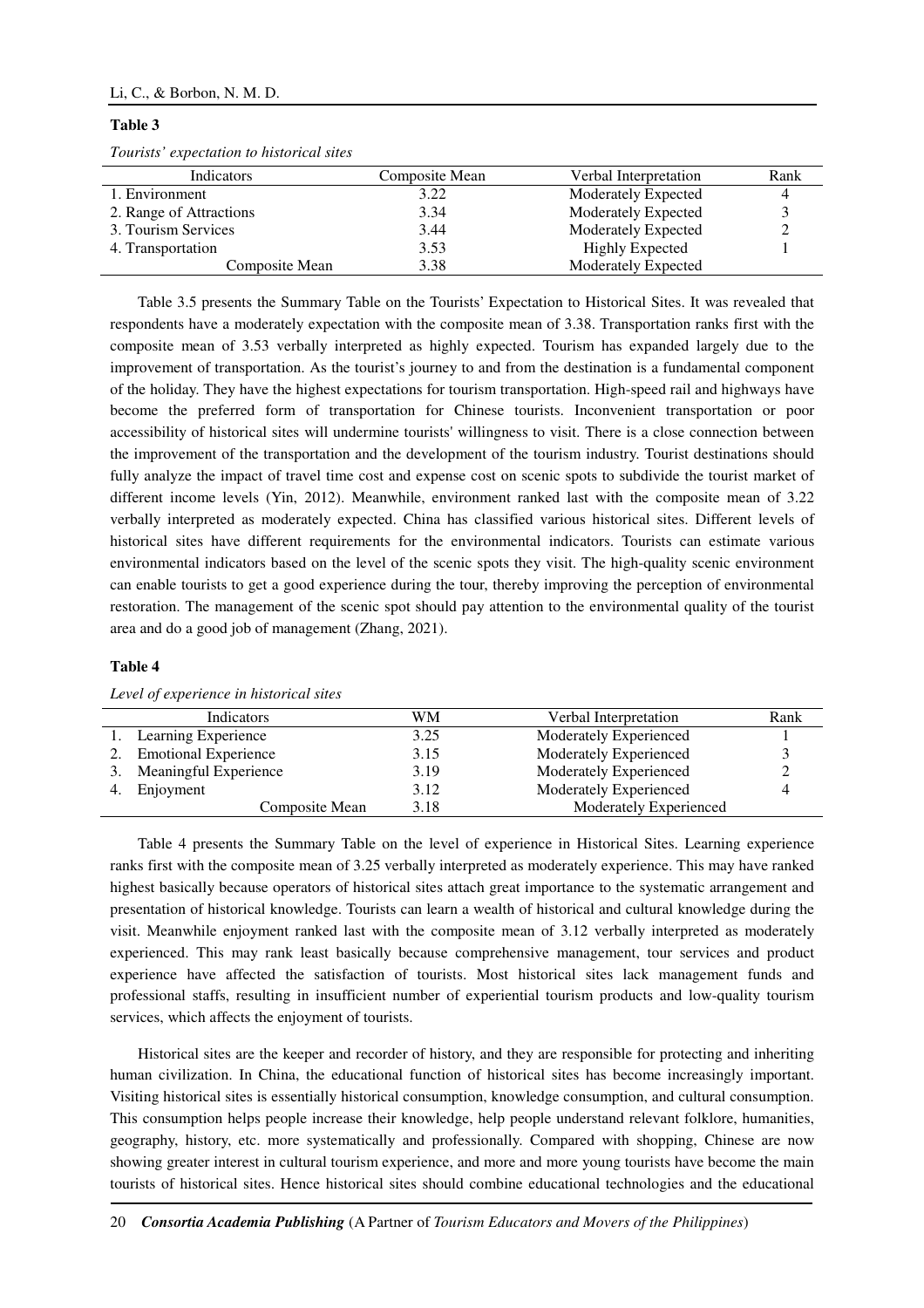content to take full advantage of their values and enhance the visitor experience (Hertzman et al., 2008).

#### **Table 5**

*Relationship between tourists' motives, tourists' expectation and level of experience in historical sites* 

| Tourists' Expectation                   | F-value   | p-value | Interpretation            |
|-----------------------------------------|-----------|---------|---------------------------|
| Environment                             | $0.723**$ | 0.000   | <b>Highly Significant</b> |
| Range of Attractions                    | $0.650**$ | 0.000   | <b>Highly Significant</b> |
| <b>Tourism Services</b>                 | $0.568**$ | 0.000   | <b>Highly Significant</b> |
| Transportation                          | $0.491**$ | 0.000   | <b>Highly Significant</b> |
| Level of Experience in Historical Sites |           |         |                           |
| Learning Experience                     | $0.673**$ | 0.000   | <b>Highly Significant</b> |
| <b>Emotional Experience</b>             | $0.723**$ | 0.000   | <b>Highly Significant</b> |
| Meaningful Experience                   | $0.723**$ | 0.000   | <b>Highly Significant</b> |
| Enjoyment                               | $0.708**$ | 0.000   | <b>Highly Significant</b> |

Table 5 presents the correlation between the tourists' motives in visiting the historical sites, tourist expectation and level of experience in historical sites. It was observed that there was a strong direct correlation between the tourists' motives in visiting the historical sites, tourist expectation; tourists' motives in visiting the historical sites and level of experience in historical sites. In addition, the resulted p-values were less than 0.01 alpha level, thus the null hypothesis is rejected. This means that there was a significant relationship exists and implies that the better the practices, the higher the level of motives, the higher the expectation and the higher the level of experience. The stronger the tourist motives of learning, social interaction, and cultural experience, the higher the expectations of historical sites. They will pay more attention to related knowledge and events during the tour, and therefore, their sense of gain will be higher. The better the experience. The perceived value of tourists has a complete mediating effect on tourism motivation and satisfaction. Therefore, historical sites can increase the satisfaction of tourists by improving the perceived value of tourists.

#### **Table 6**

*Relationship between tourists' expectation and level of experience in historical sites* 

|                             | r-value   | <i>p</i> -value | Interpretation            |
|-----------------------------|-----------|-----------------|---------------------------|
| Learning Experience         | $0.715**$ | 0.000           | Highly Significant        |
| <b>Emotional Experience</b> | $0.651**$ | 0.000           | <b>Highly Significant</b> |
| Meaningful Experience       | $0.679**$ | 0.000           | <b>Highly Significant</b> |
| Enjoyment                   | $0.669**$ | 0.000           | <b>Highly Significant</b> |

Table 6 shows the relationship between tourists' expectation and level of experience in historical sites. As seen from the table, the resulted r-values indicates a strong direct correlation, and the computed *p*-values were less than 0.01 alpha level. Thus, as significant relationship exists and the result indicates that the higher the expectation, the higher the level of experience on historical sites. This could be explained to the fact that as the tourist have higher expectation towards the destination the more the tourist explores and have open their minds to the possibility to have good experience in the destination.

When tourists have high expectations for historical sites, they will put more energy into the process of visiting, and then get a better experience and greater satisfaction. Therefore, it is necessary to use a variety of methods for marketing of historical sites to stimulate tourists' curiosity and desire to explore, so that tourists can visit with high expectations and return with satisfaction.

Tourist destinations with rich historical relics and high-quality tourist services are very attractive to tourists. Visitor satisfaction often plays an important role in tourists'post visit behavior and visitors'intentions; therefore, it is crucial to create a meaningful, memorable and satisfying experience as this may result in increased visitors' loyalty and gaining a competitive advantage, it is paramount importance to the management and development.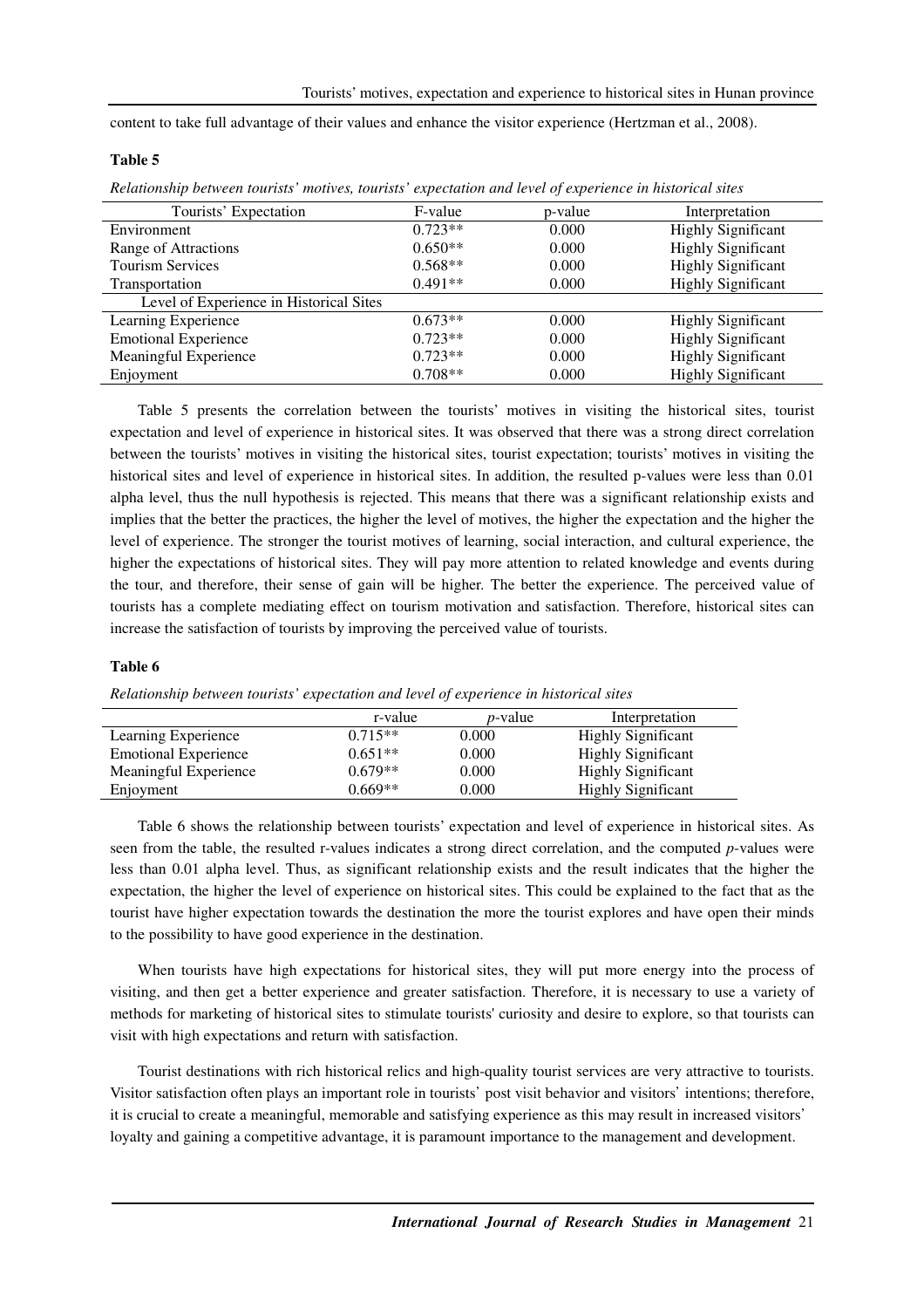

Figure 1. Historical Site Framework

Given the result of the test of relationship, which reveals that there was a significant relationship exists and implies that the better the experience, the higher the level of motives, the higher the expectation and the higher the level of experience. As seen in the figure, the proposed framework is in the form of an inverted cone. The inverted cone is intended to represent a dynamic mechanism, such as movement. From the perspective of time, memories travel through the cone, influencing thought and behavior. Also, it depicts the level of each variable which means that the better the experience, the higher the level of motives, the higher the expectation and the higher the level of experience.

It can also be observed that Experience is in red color as it depicts excitement, cheerfulness, stimulation, and aggression, while motive is in green color as it represents security, calm, and peace and lastly, Expectation is in violet since it is associated with mood, beliefs, and perception. Tourist Motive's towards Historical site is correlated to tourist's experience as well as expectation. In any circumstance, the tourist's experience begins with a motivation and urge to travel. Thus, its motivation will also influence their expectation towards the destination and eventually will affect in the overall tourist's expectation. Relatively, Tourist Experience towards Historical site is correlated to tourist's Motives as well as expectation. Experience of the tourist is manipulated by their expectation whether the expectation was met or exceed, or worse not met. Whereas the motivation to travel will urge the tourist to fully experience the tourist destination.

On the other hand, Tourist Expectation towards Historical site is correlated to tourist's experience as well as Motives. Expectation of the tourist is a factor for tourist to be motivated to go to a certain destination and will effect on the overall travel experience of the tourist. The higher the proportion of return visits, the better the tourists' experience and contentment. When compared to first-time tourists, repeat tourists behave differently in the location. Naturally, the level of novelty is lesser than for first-time guests. To boost the level of uniqueness, destination marketers and managers should collaborate in tourism strategy and market initiatives.

Tourists' motives have higher expectations for the identification system and information services as a result. The presence of tourist attraction signs is important for promoting historical site aspects, demonstrating cultivated values, providing barrier-free tourism, and promoting the development of the tourist attraction. It also has intangible cultural heritages to be inherited, and many traditional customs are relatively completely preserved in ancient villages and towns. But what is easily neglected in the protection and development of ancient villages is the importance of cooperative governance among the main bodies of interest. Therefore, in the context of cooperative governance, the protection and development of historical and cultural villages is explored, with the hope to provide the reference for the further development of famous historical and cultural village (Lu, 2017).

<sup>22</sup> *Consortia Academia Publishing* (A Partner of *Tourism Educators and Movers of the Philippines*)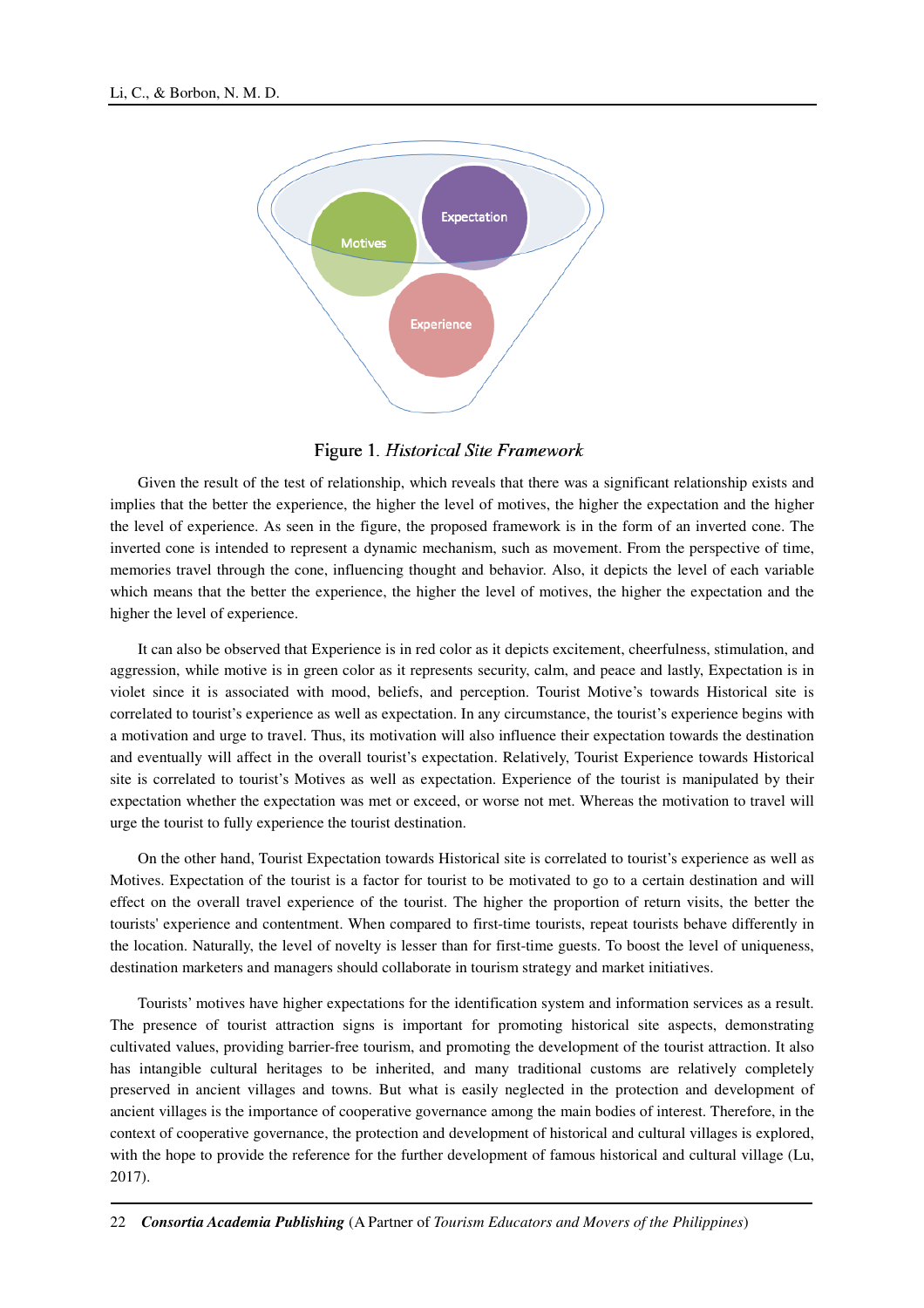Famous historical and cultural village is the important real carrier of traditional Chinese clan culture. It has many materials cultural heritages that cannot be copied, and its architectural style, characteristic and layout vividly embody the clan concept and cultural view of traditional cluster villages in China. Rather than returning to a previously visited tourist spot, most people choose to travel to a new location to immerse themselves in the next unique history, cuisine, or architecture. The unknown has always piqued my interest. Tourists will substantially expand their knowledge and perceive the world from a new viewpoint if they incorporate experience, learning, and emotional resonance into their vacation. With the growth of tourism and the rising need for culture, historical sites have emerged as a new hotspot for Chinese visitors. Historical sites are repositories for historical imprints and regional culture, as well as spiritual civilization's legacy.

## **4. Conclusion and recommendation**

Majority of the respondents are aged 18-26 years old, female, Employed, traveled once a year, classified as local tourist, and traveling with family. As to the Tourists' Motives in Visiting the Historical Sites, most of the respondents agreed in terms of travel motivation. With regards to the Tourists' Expectation in Visiting the Historical Sites, most of the respondents have high expectation on transportation. There was a significant relationship exists and implies that the better the experience, the higher the level of motives, the higher the expectation and the higher the level of experience. It was found out that 36 to 44 years old have higher motives in visiting historical sites. It was also found out that those who visit historical sites more than thrice have higher motives in terms of travel motivation, while those who visit thrice have higher motives in terms of attributes evaluation and higher level of experience as to enjoyment.

It is recommended that to involve the tourist emotionally, the historical site management may have personal notes and welcoming so that the tourist may feel special when visiting the site. The Chinese Government may consider restructuring the historical sites making it to have modern and visual appeal on built environment without losing its value. To boost Enjoyment in Historical sites, there can be recreational activities facilitated by the tour guides. Creative opportunities may be sought to encourage the co-creation of positive, unique, and quality tourist experiences that can attract visitors efficiently. Historical sites may combine educational technologies and the educational content to take full advantage of their values and enhance the visitor experience. Future researcher may conduct similar study on historical sites, analyzing the impact of COVID 19 to the tourism especially on the historical sites.

#### **5. References**

- Chen, X., & Chen, W. (2020). Why does a bar street become popular in ancient towns in China? From the perspective of tourists' embodied experience. *Tourism Tribune, 35*(9), 113-122.
- Hall, C. M., & McArthur, S. (1998). *Integrated heritage management: Principles and practice*. London: The Stationary Office.
- Hertzman, E., Anderson, D., & Rowley, S. (2008). Edutainment heritage tourist attractions: A portrait of visitors' experiences at Storyeum. *Museum Management and Curatorship, 23*(2), 155-175. https://doi.org/10.1080/09647770802012227
- Hsu, C., Lee, W., & Chen, W. (2017). How to catch their attention? Taiwanese flash packers inferring their travel motivation from personal development and travel experience. *Asia Pac. J. Tour. Res., 22*, 117–130. https://doi.org/10.1080/10941665.2016.1182038
- Li, X. R., Lai, C., Harrill, R., Kline, S., & Wang, L. (2011). When east meets west: An exploratory study on Chinese outbound tourists' travel expectations. *Tourism management, 32*(4), 741-749. https://doi.org/10.1016/j.tourman.2010.06.009
- Lu, K., Chen, Y., & Qu, Z. (2017, September). Research on synergistic governance of famous historical and cultural villages. In *2nd International Conference on Judicial, Administrative and Humanitarian Problems of State Structures and Economic Subjects* (JAHP 2017). Atlantis Press. https://doi.org/10.2991/jahp-17.2017.10